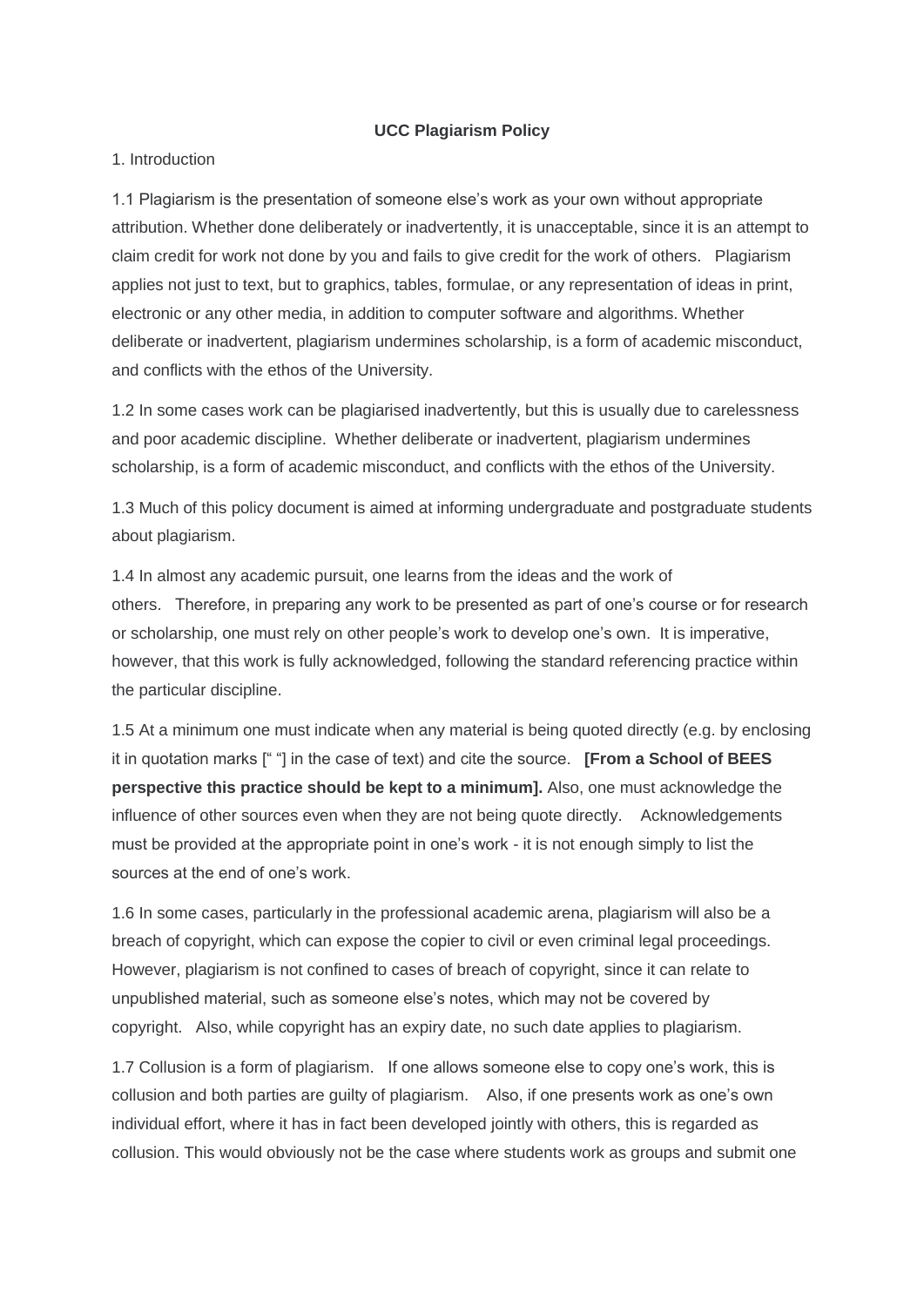assignment as a group. Appropriate cognizance should be taken of this fact in departmental or course plagiarism policies.

#### 2. Best Practice

While the policy outlined here applies across the University, there is also a need for School/Departmental policies to take account of the different cultural and other issues that arise amongst different disciplines. Naturally, these policies may be similar for a number of departments. Each School/Department is obliged to make all candidates aware of the plagiarism policy through lecture(s), handbooks, handouts and the web etc. Also, each department should provide adequate training early in the academic year on plagiarism and collusion and on best practice to be followed when submitting work for assessment. When providing such information for candidates, departments should not merely warn them of the penalties for plagiarism, but should also help those students who put excessive constraints on themselves out of a fear of infringing any plagiarism regulations. In this regard it is recommended that all departments give at least one lecture where standard referencing conventions are explained and defined. This should take place in the first year of any course.

#### 3. Transition to Best Practice

Unless one has informed students that their work will be checked for plagiarism, the abrupt enforcement of this policy would be unfair. It is therefore recommended that in the interim all Schools/Departments require students to sign a declaration that all submitted work is wholly their own work.

#### 4. Procedures and penalties

Where a supervisor, examiner or an invigilator suspects plagiarism, then s/he should follow the procedures set out under the "Breach of Examination Regulations" in the "Guide to Examinations for Academic Staff & Students". These regulations cover assessments undertaken as part of invigilated examinations and also those undertaken outside of invigilated examinations. The relevant sections of the Guide are given in the next section. The penalties for cheating (including plagiarism) are outlined in the Guide. In the case of assessments that are not part of invigilated examinations, the Regulations allow the Head of School/Department to exercise discretion to pursue the cases of suspected plagiarism/cheating internally within the department (i.e. without reference to the Student Records and Examinations Officer). This should be done in cases of minor breaches of the plagiarism regulations where they are a first offence and are due to carelessness, poor academic practice or where they relate to a very small proportion of the overall assignment. **Penalties** for more extensive plagiarism (reported to the Student Records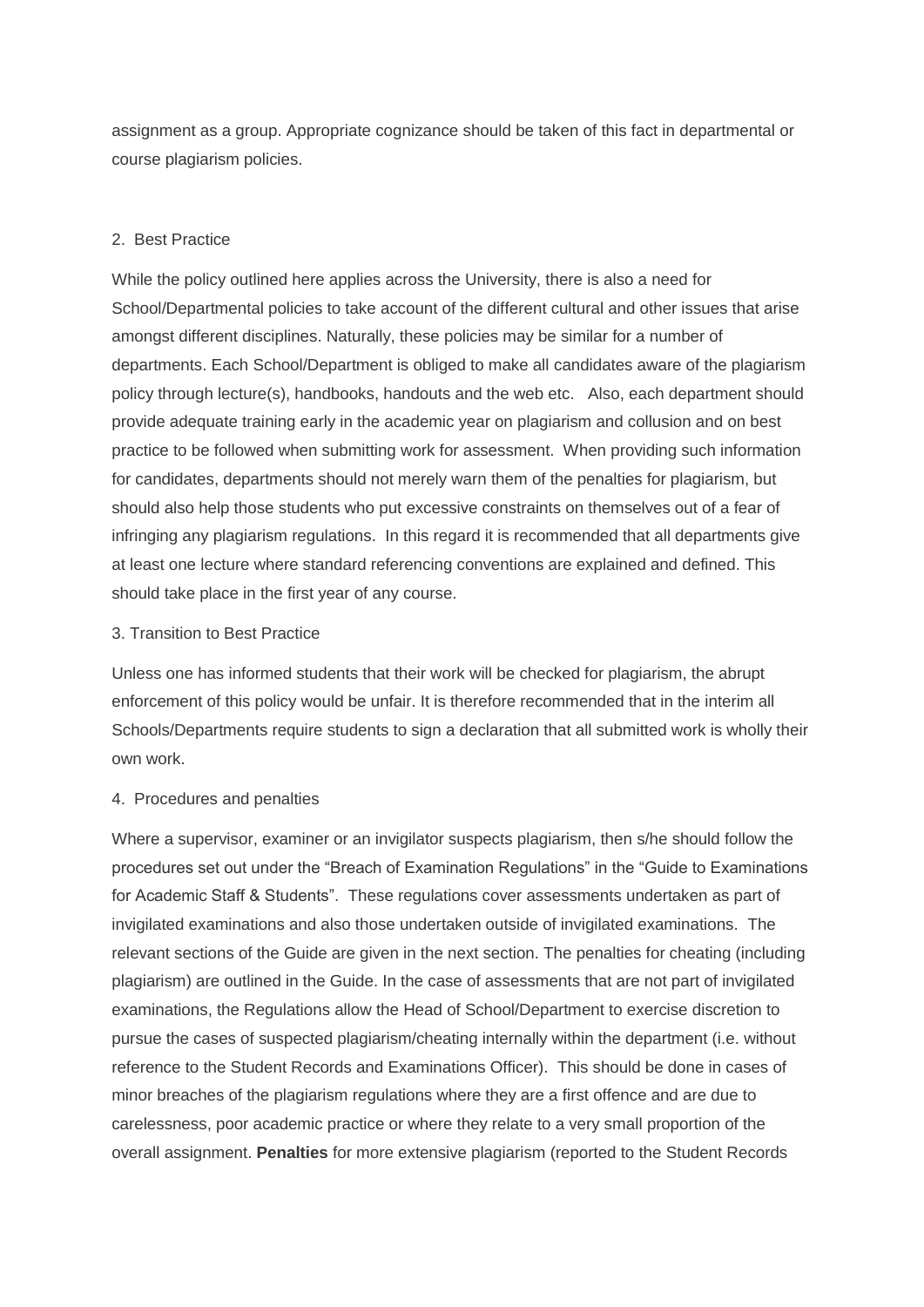and Examinations Office) currently vary somewhat amongst departments, but **are based on the principle that students should gain no marks whatsoever for plagiarised material**.

Students have a right of appeal, where they believe that they have been treated unfairly by the plagiarism procedures. Such appeals would normally be dealt with through the standard UCC Examination Appeals Committee (which has independent legal oversight).

# 5. *Relevant extracts from the UCC "Guide to Examinations for Academic Staff & Students" ( Breach of Examination Regulations)*

6.1 **Cheating** means an attempt to benefit oneself, or another, by deceit or fraud or other breach of the examination regulations. Such breaches include personation and plagiarism. As regards plagiarism a significant amount of unacknowledged copying shall be deemed to constitute prima facie evidence of deliberation. Plagiarism is the presentation of someone else's work as your own. When done deliberately, it is cheating, since it is an attempt to claim credit for work not done by you and fails to give credit for the work of others. Plagiarism applies not just to text, but to graphics, tables, formulae, or any representation of ideas in print, electronic or other media.

6.2 If any candidate is adjudged by the Registrar & Senior Vice-President for Academic Affairs and the Chairperson of the Discipline Committee or in the case of their being unable to act, their nominees from the Discipline Committee, to have violated any of the regulations of the examinations, or in any other way to have acted improperly, they will have power to deprive the candidate of their examination, or of any part thereof, and also to publish their name as having been deprived of their examination, either wholly or in part, for having violated the regulations of examination, and they will have power, to exclude the candidate from the examination for a period not exceeding two years.

6.3 In cases of **personation**, the personator and the personated will be liable to permanent exclusion from the university or any other appropriate penalty.

6.4 Any candidate found violating these regulations may be requested to leave the Examination Hall by the Senior Invigilator and to have their case reported to the Registrar & Senior Vice-President for Academic Affairs.

# **6.5 Assessments undertaken as part of Invigilated Examinations**

6.5.1 Where an Invigilator suspects a candidate of cheating, the Senior Invigilator, or at least one other Invigilator, will be informed and asked to confirm their suspicions. The candidate will be warned that a report will be made to the Student Records and Examinations Officer. Any unauthorised material will be removed from the candidate, who will be allowed to finish the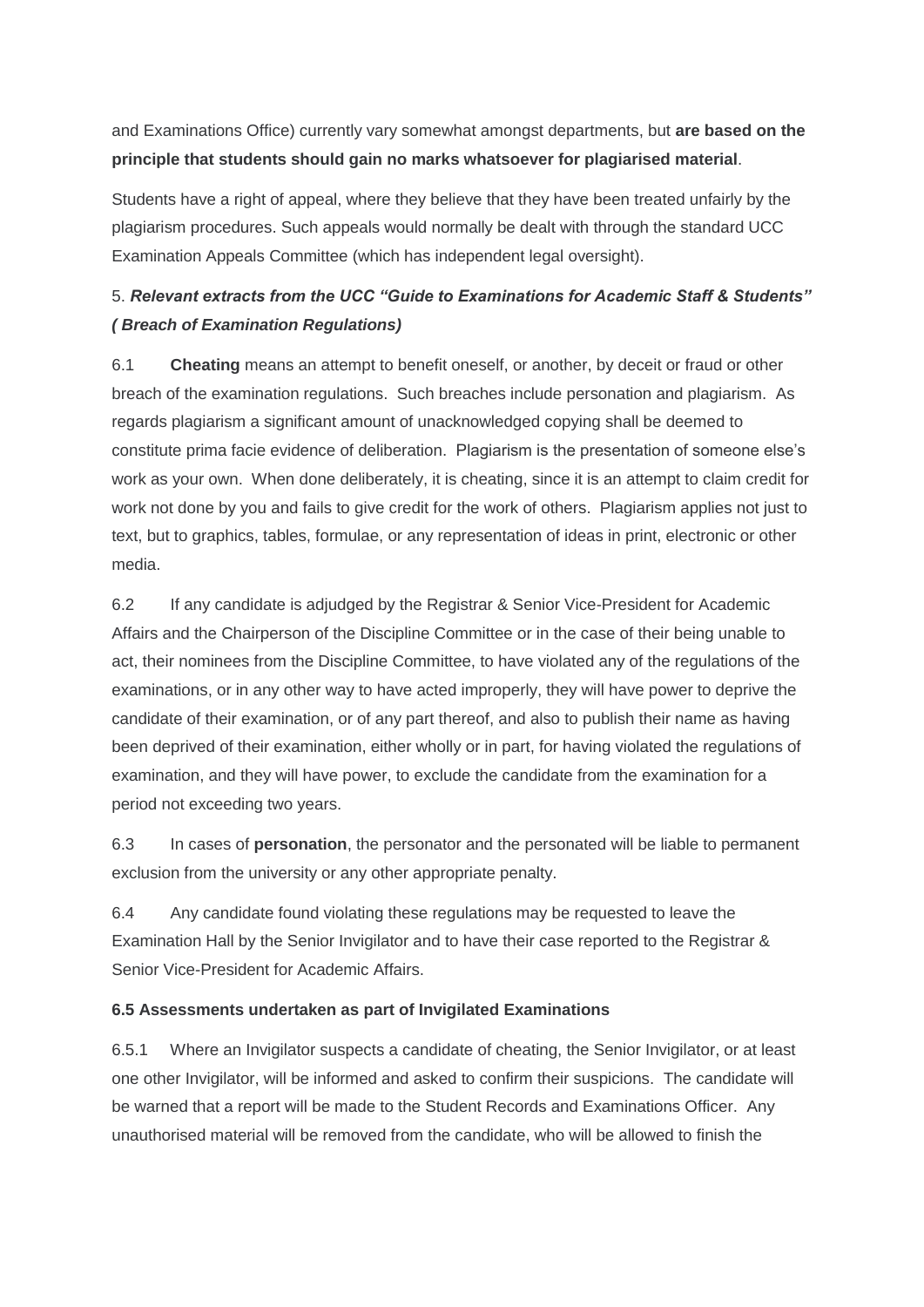examination. A written report will be made by the Invigilators to the Student Records and Examinations Officer.

6.5.2 A candidate who has been given a verbal warning by the Invigilator that a report will be made to the Student Records and Examinations Officer will be informed in writing by the Student Records and Examinations Officer that the candidate may submit a written statement, before the matter is considered.

6.5.3 The Student Records and Examinations Officer may request a report from the Head of the relevant Department or School where appropriate.

6.5.4 Each alleged case of cheating will be considered in the first instance by the Student Records and Examinations Officer and the Head of the relevant College/Dean of the relevant Faculty or his/her nominee, who will invite the candidate to a meeting to discuss the matter, unless the Head/Dean is a member of the Department or School responsible for the examination in question, in which case the Registrar & Senior Vice-President for Academic Affairs may nominate another Head/Dean to act. In the event of the Student Records and Examinations Officer being unable to act, the Registrar & Senior Vice-President for Academic Affairs will nominate an alternate.

6.5.5 An Examiner, who, when marking examination scripts, suspects that cheating has taken place will consult the Head of the Department or Head of School or nominee. If the Head or nominee considers that there is evidence that cheating has occurred, he/she will make a written report to the Student Records and Examinations Officer and will warn the candidate that this report has been made. The Head or nominee will also inform the candidate in writing that he/she may submit a written statement to the Student Records and Examinations Officer.

6.5.6 The corresponding reports will be considered by the Student Records and Examinations Officer and the relevant Head/Dean or nominee who will invite the candidate to a meeting to discuss the matter.

6.5.7 Following the meeting with the Student Records and Examinations Officer and relevant Head/Dean, or nominee, if it is considered that there is not a case to answer, the matter will end there and the Student Records and Examinations Officer will so inform the candidate and where relevant the Head of Department or Head of School.

6.5.8 If it is considered by the Student Records and Examinations Officer and the relevant Head/Dean or nominee that there is a case to answer, the Student Records and Examinations Officer will refer the matter to the Registrar & Senior Vice-President for Academic Affairs and will accordingly inform in writing both the candidate and, when involved, the relevant Head of Department or Head of School.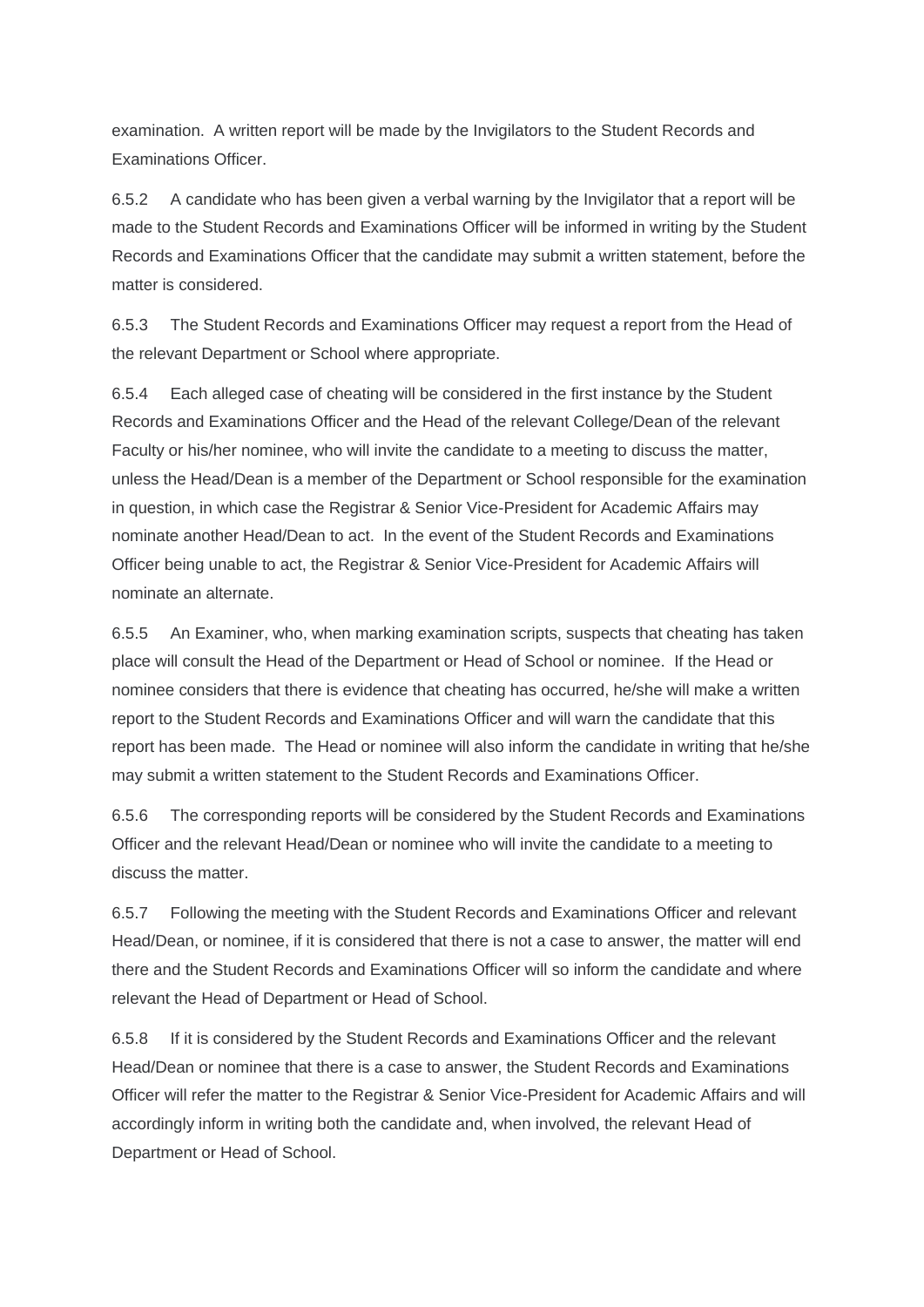6.5.9 The Registrar & Senior Vice-President for Academic Affairs and the Chairperson of the Discipline Committee will consider the matter and provide the candidate with an opportunity to present an explanation in writing or orally; if they conclude that cheating has occurred, they will determine an appropriate penalty.

6.5.10 Any lesser penalty than the above, may, include one or more of the following:

(a) Assigning a mark of zero for the particular examination concerned

(b) Assigning a mark of zero for all or part of the course/unit/module of which the examination was a component part

(c) Setting aside all or part of the overall examination while permitting the candidate to take the examination again at the next available opportunity or in the following year

(d) Suspension of the candidate from the university for a period not exceeding two years

(e) Permanent exclusion from the university in case of personation

6.5.11 The penalty will be notified in writing to the candidate by the Registrar & Senior Vice-President for Academic Affairs who will also inform the Head of Department or Head of School where involved

6.5.12 If the Registrar & Senior Vice-President for Academic Affairs and the Chairperson of the Discipline Committee is for any reason unable to act, he/she will nominate a member of the Discipline Committee to act on their behalf.

6.5.13 Students have a right of appeal, where they believe that they have been treated unfairly by the plagiarism procedures. Such appeals would normally be dealt with through the standard UCC Examination Appeals Committee (which has independent legal oversight).

# **6.6 Assessments not undertaken as part of Invigilated Examinations**

6.6.1 *Students should note that when they submit written assessments they will be required to sign a declaration that this work is wholly their own work*. All essays, dissertations and projects submitted will be checked for plagiarism.. Where Examiners suspect candidates of cheating in an essay, dissertation, project, departmental or school tests or other assessed assignment, they will consult their Head of Department or Head of School or nominee.

6.6.2 If the Head of the Department or Head of School or nominee suspects that an offence has occurred, the Head or nominee will inform the candidate of the allegation and provide the student with reasonable opportunity to provide an explanation, following which the Head or nominee will either: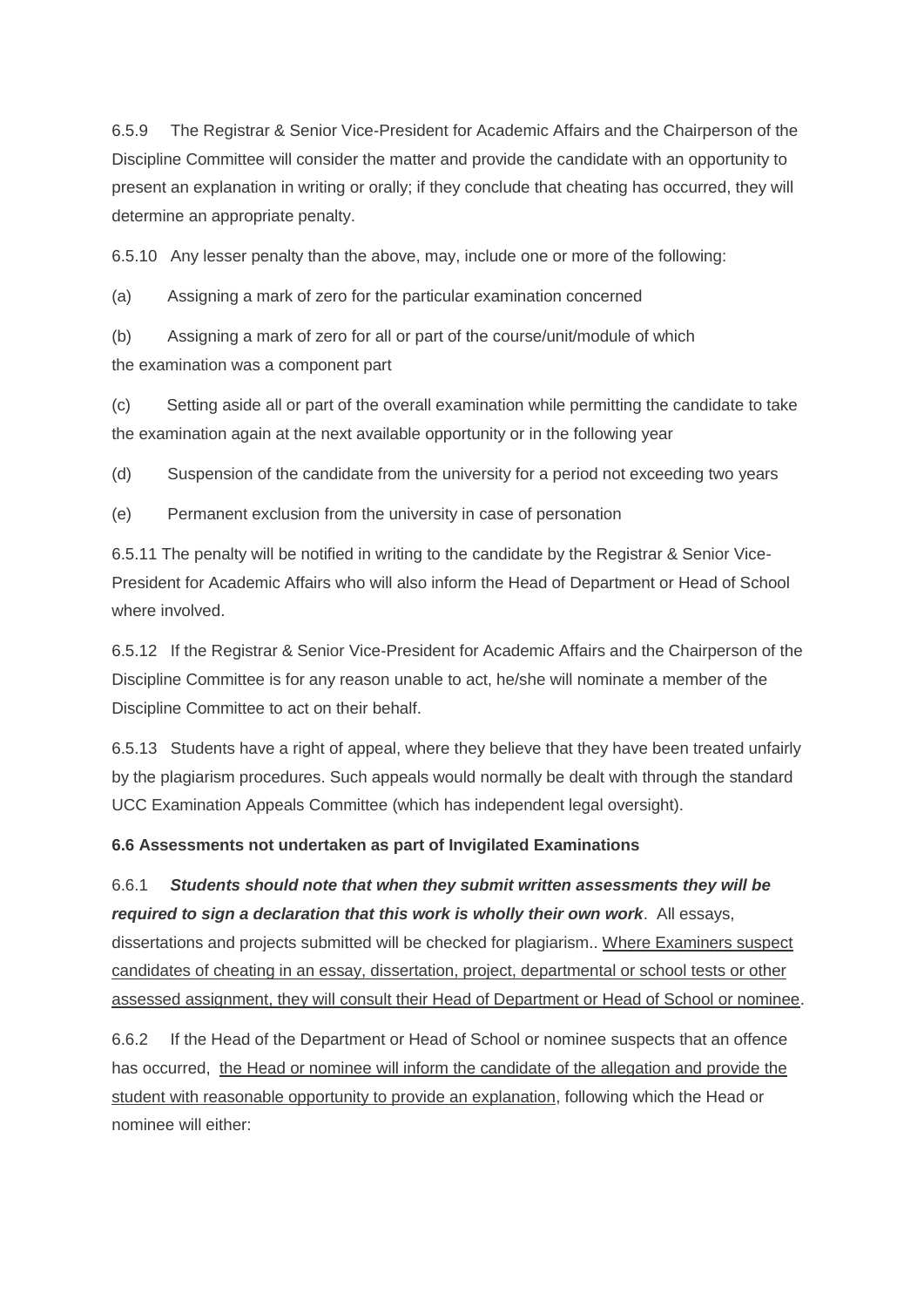(a) Make a full report in writing to the Student Records and Examinations Officer, in which case the procedures for an invigilated examination will be invoked; or

(b) Exercise discretion to pursue the matter without reference to the Student Records and Examinations Officer, in which case **the Head or nominee will determine the appropriate penalty (if any), which will not exceed assigning a mark of zero** in the piece of work to which the offence relates. **For the avoidance of doubt, this provision relates to the mark allocated to the full piece work concerned and not the section or part deemed to have been plagiarised**. No sanction may be extended beyond the result for the piece of work concerned. The candidate, having been informed of the penalty, may choose either:

(i) to accept the penalty as a final decision in which case a summary report of the circumstances of the case and level of penalty exacted will be lodged by the Head with the Student Records and Examinations Officer

or

(ii) to have the matter considered by the Student Records and Examinations Officer, thereby invoking procedures to be adopted in 6.5.5 through 6.5.11, whereupon the Head will make a full report in writing to the Student Records and Examinations Officer.

6.6.3 In all cases where a report has been submitted by the Head of Department or Head of School or nominee to the Student Records and Examinations Officer, the Head or nominee will warn candidates that this report has been made, and inform them in writing of their entitlement to make a written statement to the Student Records and Examinations Officer.

6.6.4 The corresponding reports will be considered by the Student Records and Examinations Officer and the relevant Head/Dean or nominee who will invite the candidate to a meeting to discuss the matter.

6.6.5 If it is considered that there is not a case to answer, or there is a case to answer but that a penalty within the range of discretion of the Head is appropriate, the matter will end there and the student and Head of Department or Head of School will be so informed in writing by the Student Records and Examinations Officer.

6.6.6 If it is considered that there is a case to answer but a penalty outside the discretion of the Head may be appropriate, the allegation will be reported to the Senior Vice-President Academic and Registrar, who with the Chairperson of the Discipline Committee, will consider the matter and determine the penalty in accordance with the procedures applicable to invigilated examinations.

# **7. Plagiarism at postgraduate level**